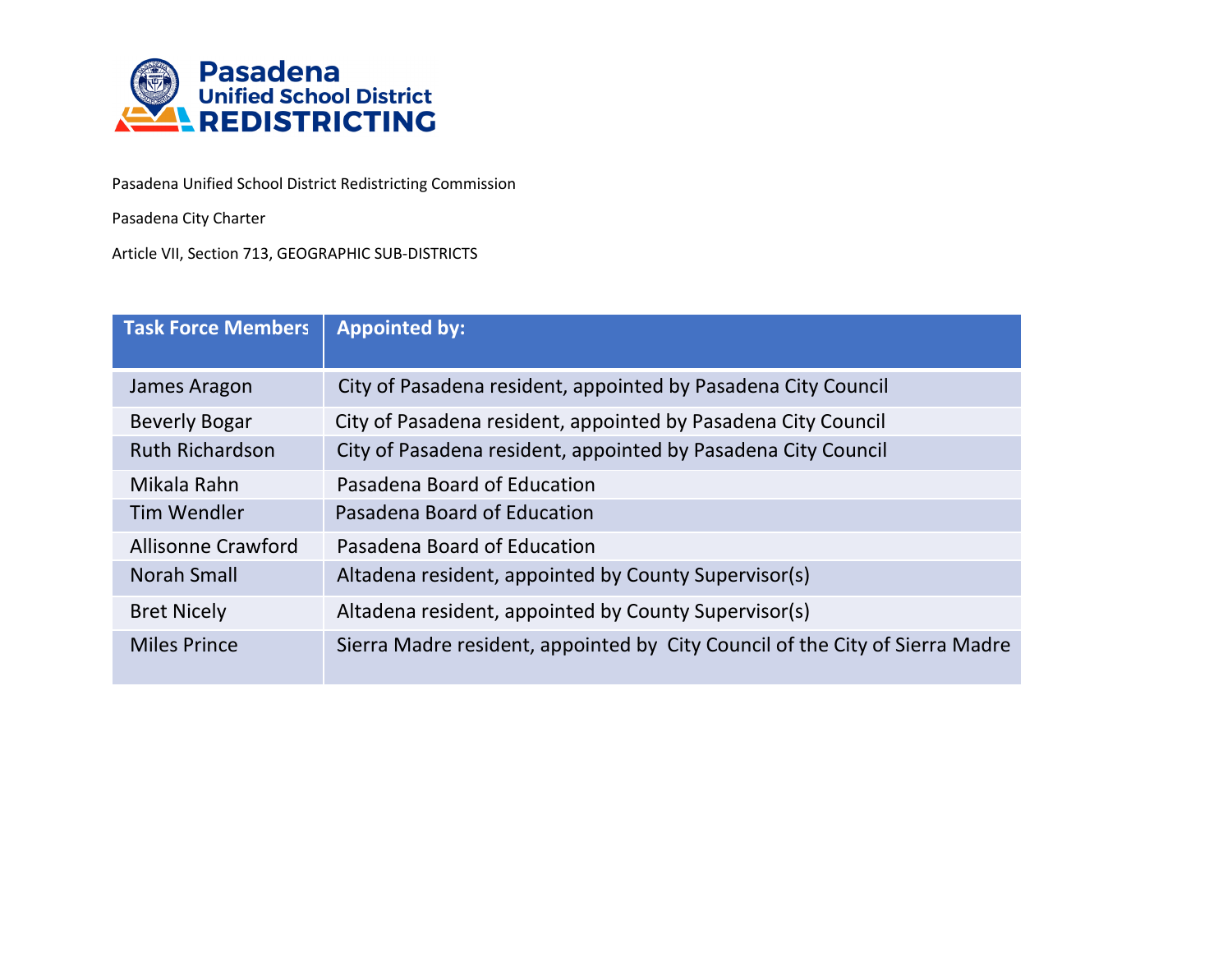## **Pasadena Unified School District Redistricting Commission**

## **Pasadena City Charter Article VII, Section 713, GEOGRAPHIC SUB-DISTRICTS**

- A. Initial elections for geographic sub-district for seats 1, 3, 5, and 7 shall occur in 2013. Initial elections for geographic sub-district for seats 2, 4, and 6 shall occur in 2015. Notwithstanding the other provisions of Section 713, the Board of Education shall establish, by resolution, the initial geographic sub-districts for use in elections held prior to redistricting under the provisions of 713.B.
- B. Geographic sub-districts for the Board of Education shall be established by resolution of the Pasadena Board of Education after the decennial census year or whenever the Board determines by at least a two-thirds vote that a sufficient change in population has occurred that makes it desirable in the opinion of the Board to adjust the boundaries of the geographic sub-districts. Geographic sub-districts shall be as nearly equal in population as practicable and such redistricting shall be in compliance with applicable laws.
- C. At least twenty-two (22) months prior to the second general election day following the day of the decennial census, the Board of Education shall establish, by resolution, a Redistricting Commission to recommend to the Board the configuration of geographic sub-districts for the area served by the Pasadena Unified School District. The Redistricting Commission shall consist of nine members, as follows:
	- 1. Three residents of the City of Pasadena appointed by the Pasadena City Council;
	- 2. Three residents of the area served by the Pasadena Unified School District appointed by the Pasadena Board of Education who are not then members of the Board of Education;
	- 3. Two residents of the Altadena unincorporated area of Los Angeles County served by the Pasadena Unified School District appointed by the County Supervisor(s) representing such area;
	- 4. One resident of the City of Sierra Madre to be appointed by the City Council of the City of Sierra Madre;
- D. The Redistricting Commission shall hold at least one public hearing on any proposal to adjust the boundaries of a district prior to a public hearing at which the Redistricting Commission votes to recommend the proposal to the Board of Education. The Redistricting Commission shall provide its recommendation to the Board of Education at least sixteen (16) months prior to the second general election day following the day of the decennial census.